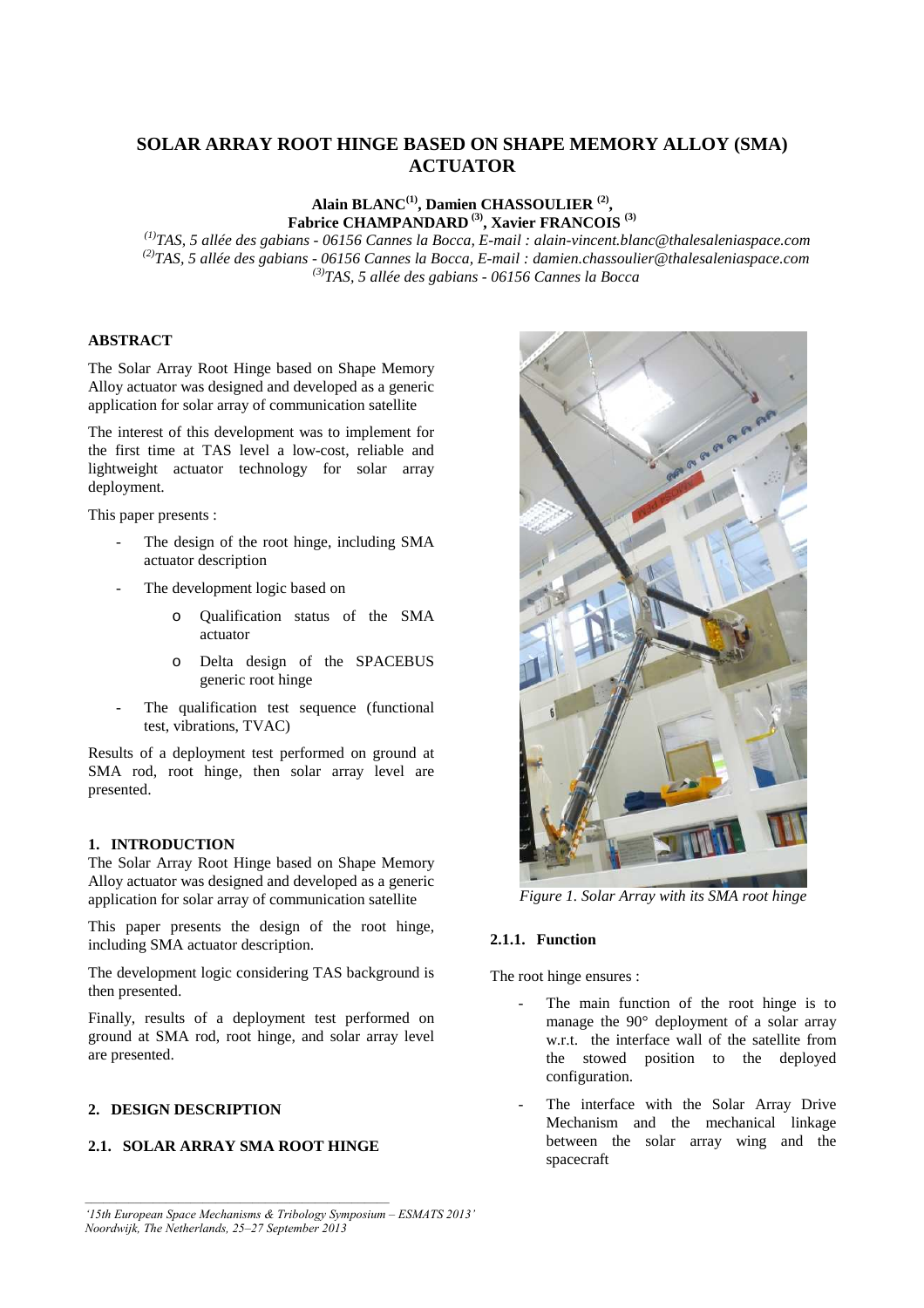- The wing locking in deployed configuration
- The interface with the actuator (Shape Memory Alloy actuator) for deployment speed regulation
- Power and TM/TC connectors support

Root hinge ensures the solar array deployment motorization and the speed regulation of all the solar array central hinge lines. The regulation function is brought to other lines through the synchronization system.

# **2.1.2. Description of root hinge equipped with SMA actuator**

The root hinge is mainly composed of two parts :

A mobile yoke bracket joined by a rotation pin and a ball joint to the fixed part of the hinge. This part is latched at the end of deployment by two latches released by cam devices.

The fixed part, interfaced on the Solar Array Drive Mechanism, holds the connectors on a "box" beneath the functional parts. Above the box, two parts are holding the ball joints in a male / female clevis.

The SMA cartridge is attached to both side of the hinge : one side is attached to the fixed bracket and the other side is attached to the mobile bracket.

The following view show the root hinge equipped with the SMA actuator.





*Figure 2. Solar Array root hinge main parts* 

# **2.1.3. Comparison with root hinge equipped with gear motor**

# **2.1.3.1. Design**

The generic SPACEBUS solar array root hinge is equipped with an electric motor for regulation of the deployment of the solar array.



*Figure 3. Solar Array root hinge with gear motor* 

The SMA cartridge is designed compatible with the generic SPACEBUS solar array root hinge interfaces (electrical interfaces as far as possible).

# **2.1.3.2. AIT operations**

AIT operations will be specific to the SMA actuator which requires special attentions or layouts.

SMA can be used several times but has to be reconditioned for each new deployment. It is why an unclutching function on solar array is dedicated to ease operation of dismounting and re-assembly. This operation will be repeated several times and especially before flight and after test sequences.

It's the reason why a minimum of operation is performed with a maximum of reliability :

- Anti-error devices are used to avoid the assembly of an already used component
- Assembly of this component is done only when hinge is in stowed configuration.





*Stowed position Released position Figure 4. SMA root hinge*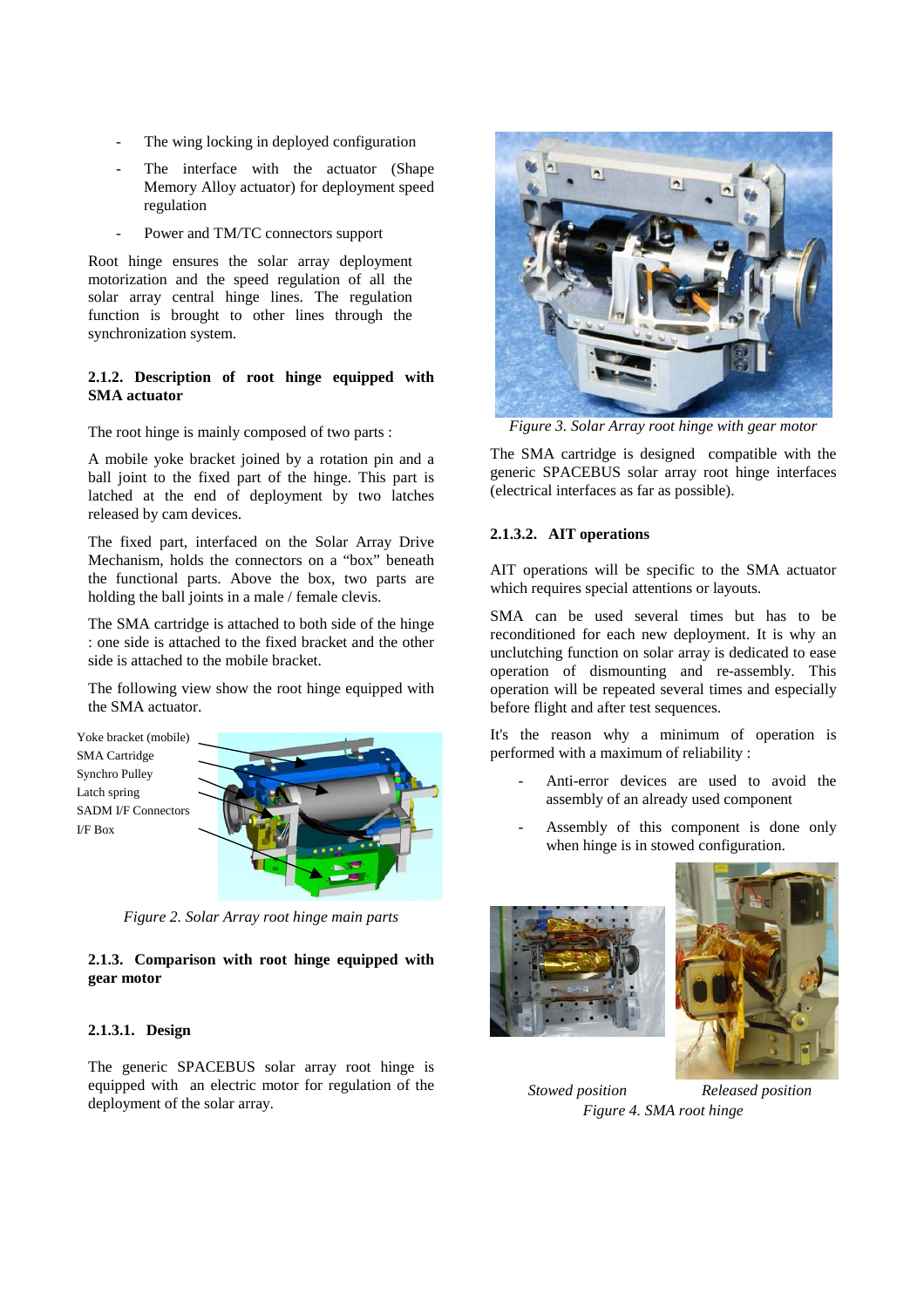## **2.2. FOCUS ON THE SMA CARTRIDGE**

This paragraph details the composition of the SMA cartridge.

The SMA actuator has been designed taking into account the following key design drivers :

- To guarantee that it is not possible to use nor mount an unconditioned SMA actuator on root hinge
- To have the best possible diameter/length fitting existing root hinge versus actuation angle and stiffness.

## **2.2.1. Main functions**

The SMA ensures the deployment function but design is driven by two stringent and opposed requirements :

- 1. Need of a minimum motorization margin : motor torque shall be sufficient to guarantee this margin. The SMA Actuator is submitted to motorization torques from Solar Array Hinge line or resistive torque from Solar Array Hinge line.
- 2. Need to sustain and minimize the end of deployment latching torque : end of travel speed shall be small enough not to break the solar array structure.

The SMA Actuator is consequently used to motorize and speed regulate the deployment of the solar array at root hinge level.

## **2.2.2. Description**

The SMA cartridge is composed of :

- A SMA rod equipped with heaters and thermistors,
- An interface flange equipped with strain gages,
- Mechanical interface brackets with root hinge,
- A cover made of aluminium, covered with Multi Layer Insulation
- Interface connectors.
- Interface screws, washers and insulating washers.



*Figure 5. SMA cartridge* 

This actuator is designed as much as possible as an individual component installed on the root hinge.

## **2.3. FOCUS ON SMA ROD EQUIPPED**

This paragraph details the composition of the SMA rod equipped.

#### **2.3.1. Nickel Titanium alloy interest**

SMA rod is made from Nickel Titanium alloy with high austenitic transition temperature.

The unique behavior of NiTi alloy is based on the temperature-dependent austenite to martensite phase transformation on an atomic scale, which is also called martensitic transformation.

The martensitic transformation causing the shape recovery is a result of the need of the crystal lattice structure to accommodate to the minimum energy state for a given temperature.

NiTi alloy senses a change in ambient temperature and is able to convert its shape to a pre – programmed structure.

#### **2.3.2. Thermal design**

Driving of the actuator is realized through the rod temperature. The SMA is then thermally designed to isolate the rod itself from the rest of the cartridge and to avoid to meet the transformation temperature before deployment.

The SMA rod is equipped with nominal and redundant heaters (which are wired in parallel or in series) delivering the needed power .

THALES ALENIA SPACE has a strong design experience for heaters bonding on SMA component This assembly is essential to guarantee the good actuation.

The wiring aims to achieve the needed total resistance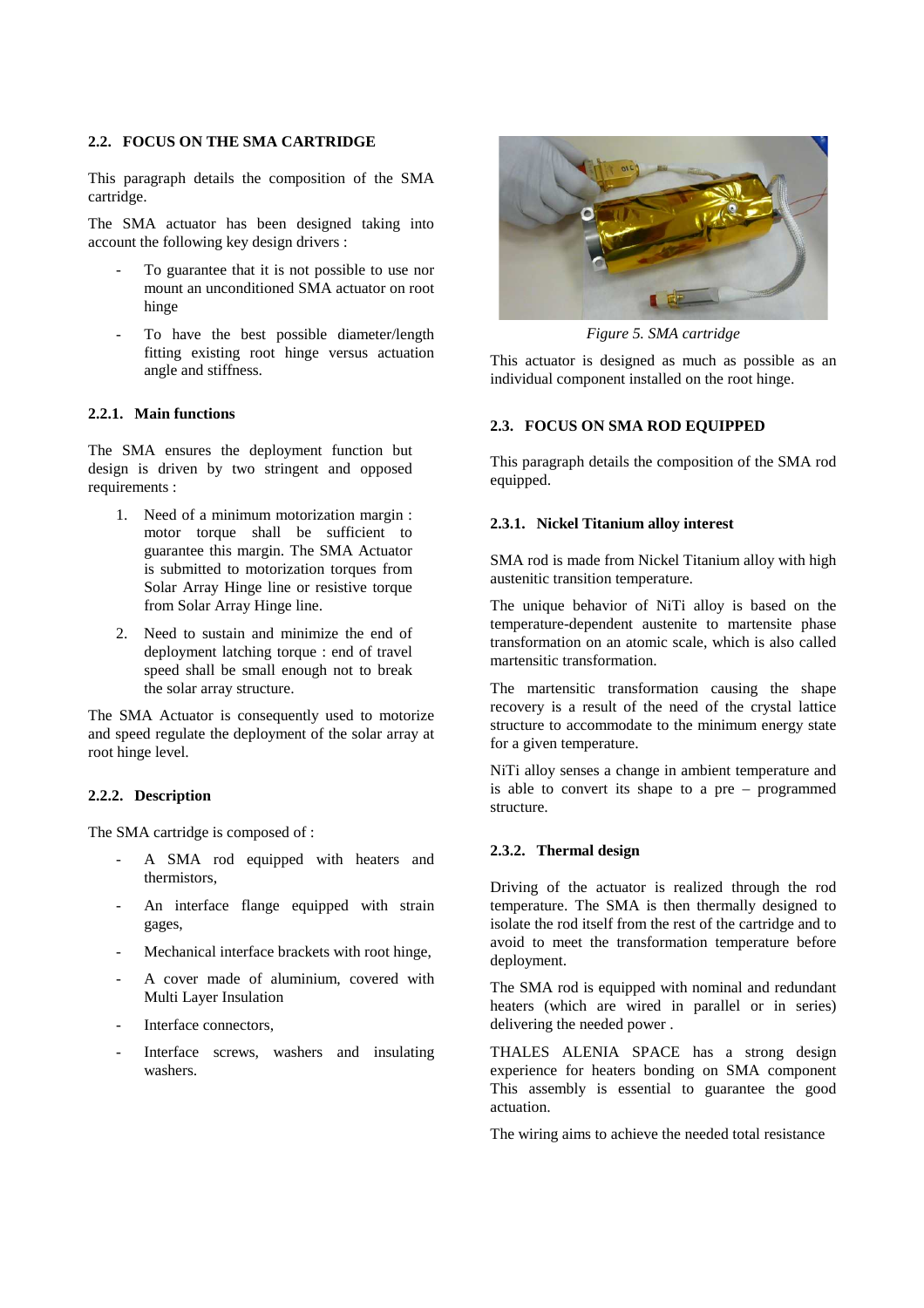Heating power shall be sufficient to reach the end of transformation temperature taken into account the technological limit of heaters.

Heaters are sized to fit two main requirements :

- To provide in worst thermal cold case<br>sufficient power to reach end of sufficient power to transformation temperature during solar array deployment phase.
- To respect in worst hot thermal case heating power density rules (technological limit of heaters).



*Figure 6. SMA rod equipped*

#### **3. MAIN PERFORMANCES**

The total mass of SMA Actuator : < 550gr. The benefit of the SMA actuator concept is 1,3 kg savings on the Solar Array mass per wing and saving of the motor driving electronic.

About electrical aspects, the nominal power consumption is 36W.

The SMA Actuator is designed and conditioned to perform an angle actuation of more than 100° under a 15Nm of resistive torque, corresponding with the 90° deployment angle and 10° margin.

| Alloy                                 | TiNi            |
|---------------------------------------|-----------------|
| Nominal heater power                  | 36 W            |
| Angular need                          | $> 90^{\circ}$  |
| Transformation temperature            | $>90^{\circ}$ C |
| SMA actuator mass (cartridge)         | $<$ 550 g       |
| Conditioning angle                    | 130°±10°        |
| Deployment duration                   | $6$ to 10 min   |
| Torque capacity all along the angular | $>15$ Nm        |
| stroke                                |                 |

 *Figure 7. SMA rod performances* 

## **4. DEVELOPMENT LOGIC**

# **4.1.1. TAS heritage**

TAS has more than 15 years experience in the use of SMA actuator for structure deployment.

### **4.1.1.1. SMA and deployable Radiator**

Deployable radiators have been in development at THALES ALENIA SPACE Cannes (formerly Aerospatiale Cannes) since the 1995 to respond to the increasing capability of satellite's heat rejection, which was becoming a critical resource with respect to the considerable increase in power requirements for future satellite.

## **4.1.1.1.1. STENTOR technological satellite**

The STENTOR satellite (Satellite de Télécommunications pour Expérimenter les Nouvelles Technologies en Orbite) initiated by CNES was an experimental program to validate, in flight, advanced satellite payload and communication technologies to prepare future generations of telecommunications satellites.

One of the major advanced technologies which was developed on STENTOR was the thermal control subsystem using several capillary pumped fluid loops. One of these loops was a 600 W Loop Heat Pipe (LHP) based on the deployable radiator, using a SMA actuator.



*Figure 8. STENTOR Deployable Radiator* 

The Deployable Radiator One of the development driver of STENTOR Deployable Radiator project was the elementary qualification of heaters bonding on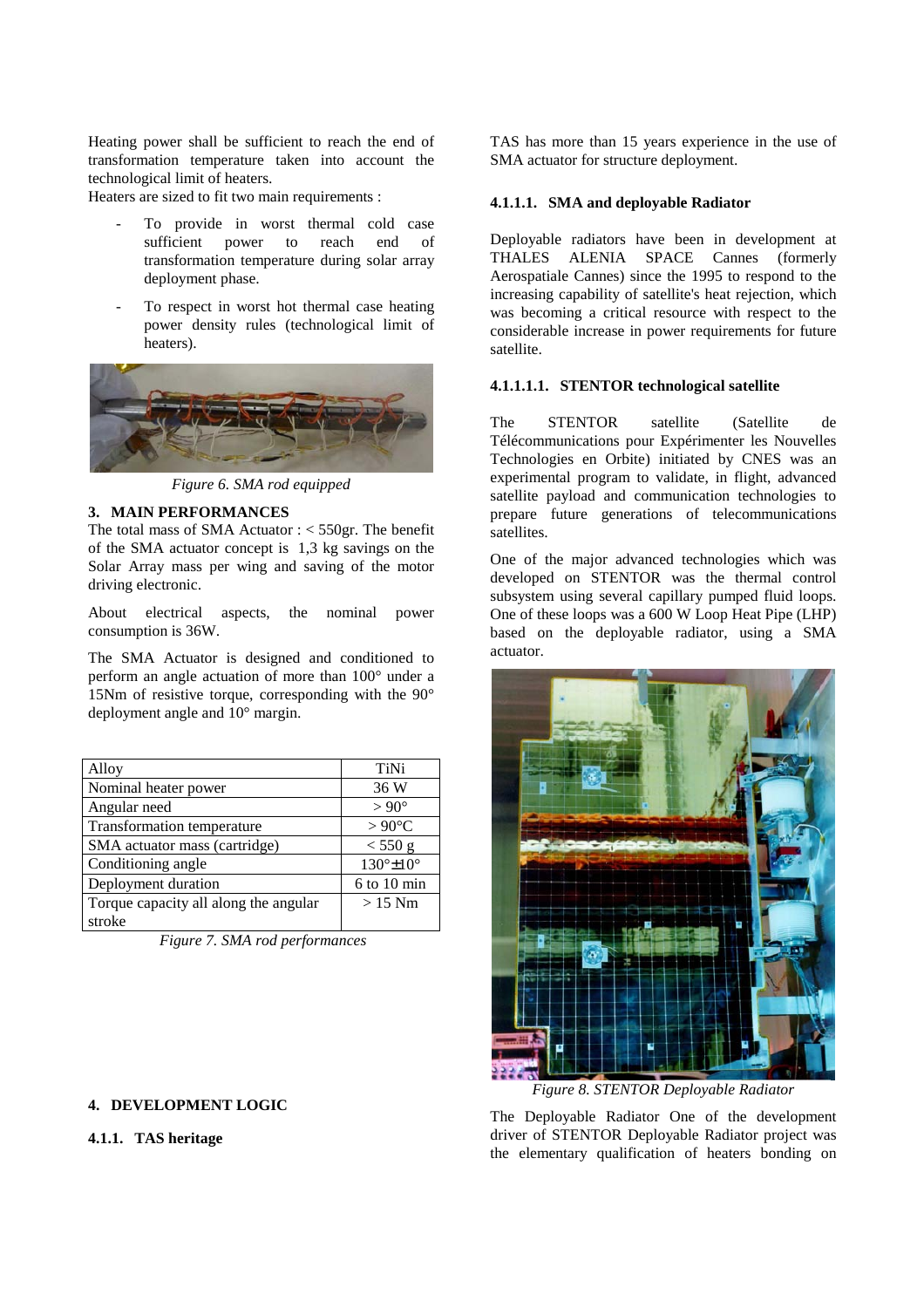SMA component. This assembly is crucial to guarantee the good actuation.

## **4.1.1.1.2. DELPHRAD studies**

Late 1998, Alcatel Space, co-funded by the European Space Agency (ESA), started the development of a Deployable Lightweight High Performance Radiator (DELPHRAD). The 1200 W DR will be ground-tested by mid 2001 and is based on a SMA actuator for its deployment.



*Figure 9. DELPHRAD Deployable Radiator*

## **4.1.1.2. First studies for solar array application**

The studies performed in 1999 and 2000 were performed just after STENTOR development, with STENTOR Engineering Model SMA. The objective was to analyze the applicability of SMA rod use for solar array deployment.

They mainly demonstrated that the SMA component inherited from the STENTOR development was under dimensioned for solar array application in the dynamically loaded braking operating mode.

Following these results, the SMA deployment study was reoriented by procurements of SMA components, with larger diameter.

#### **4.1.1.3. ARTES activities for using SMA**

In the early 2000s, ARTES activities were performed at SMA cartridge level, presented during 2005 ESMATS symposium.

The test sequence of the SVAA Actuator QVA and the description of each test is presented hereafter



*Figure 10. ARTES – SMA QM cartridge activities* 

A qualification test sequence including life time, vibrations and TVAC test was performed successfully on a SMA component of the same definition.

#### **4.1.2. Development logic for solar array root hinge**

The solar array root hinge has 3 levels of integration :

- SMA root hinge
- SMA cartridge
- SMA rod equipped

TAS has a high qualified heritage at SMA rod level mainly based on STENTOR and DELPHRAD Deployable Radiator activities.

ARTES activities performed in the early 2000s result in a qualification for solar arrays application of the SMA cartridge level.

SMA root hinge is based on the generic SPACEBUS root hinge adaptation (qualified and with a high flight heritage).

The qualification to perform aims to cover the upper level of integration : the SMA cartridge inside the root hinge. For example, life time test has not been done again in the frame of the telecom program.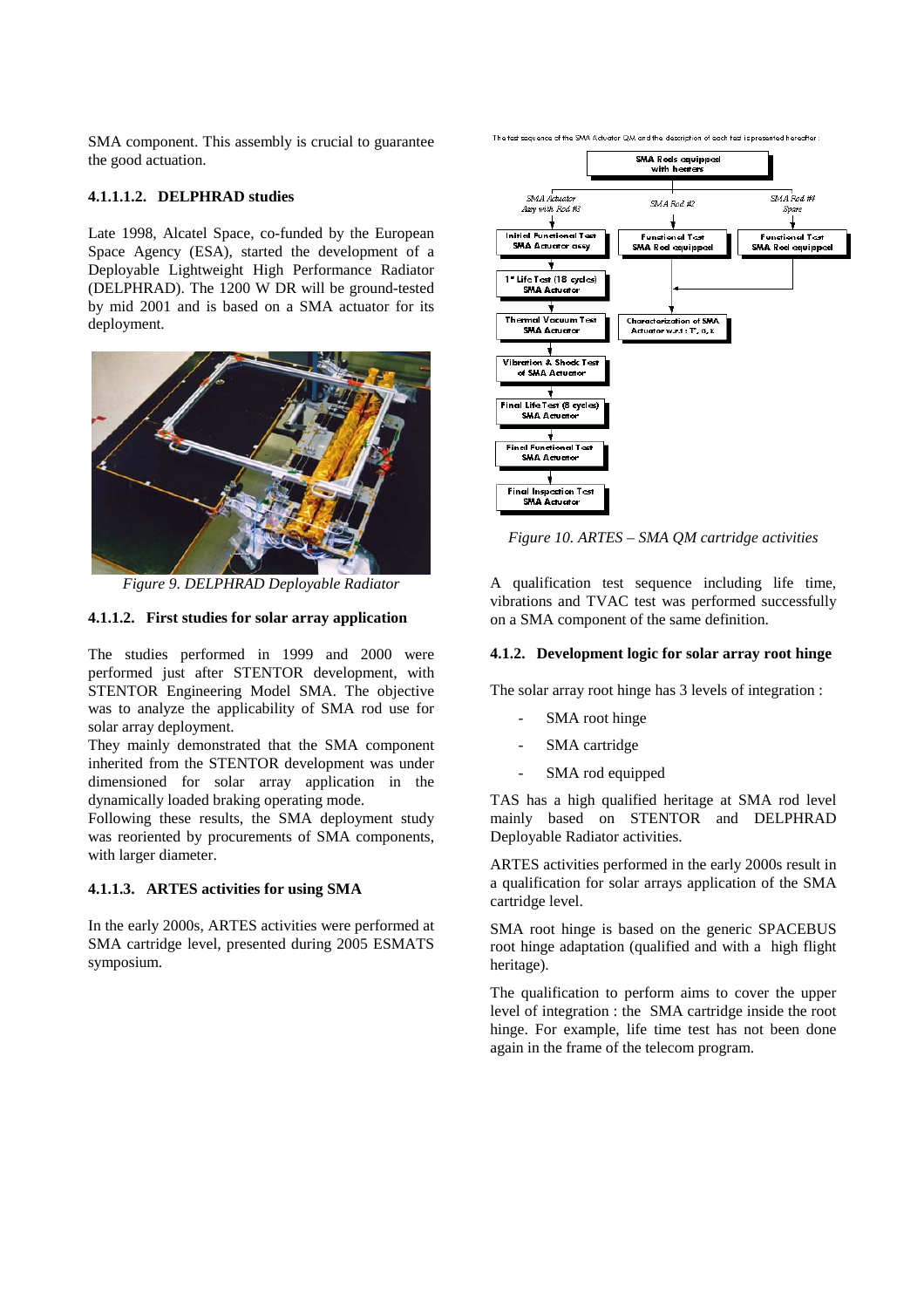#### **4.1.3. Qualification test sequence performed**

Qualification test sequence performed successfully is presented in the table hereafter.



*Figure 11. SMA root hinge qualification test sequence* 

The critical tests of the qualification sequence are listed hereafter.

## **4.1.3.1. Vibration qualification test**

Vibrations sequence to check that the SMA cartridge assembled inside the root hinge can sustain mechanical environment loads.

#### **4.1.3.2. TVAC qualification test**

Thermal vacuum ambient test aims to correlate thermal models (temperature homogeneity, thermistors measurement, …).

Thermal vacuum cold test aims to demonstrate that heating power is sufficient to deploy the solar array in worst cold case temperatures, with the minimum value of supply voltage.

Thermal vacuum hot test aims to check good health of heaters after deployment in worst hot case temperatures, with the maximum value of supply voltage.

## **5. DEPLOYMENT: ILLUSTRATIONS**

On the following curves, the legend is the following :

- Angular position is in red
- Temperature is in green
- Heater voltage is in blue
- Torque is in purple
- Deployment status is in black.

## **5.1. DEPLOYMENT SEQUENCE AT SMA ROD LEVEL**

The deployment sequence at SMA rod level is a good health check of the SMA after its first conditioning. It consist with a deployment under a sufficient resistive torque in order to check its motorization capability.

Temperature starts to increase after the heaters are put ON. The heaters power is regulated on the rod temperature into a well chosen range. The load is applied before heating and the angle starts to move above 90°C.



*Figure 13. Motorization test at SMA actuator level* 

## **5.2. DEPLOYMENT SEQUENCE AT ROOT HINGE LEVEL**

At root hinge level, the same type of curves is observed, without load. The difference is that the rotation is blocked after a 90° stroke and so the torque increases strongly while the heaters are ON. For simplicity reason, heating is driven by a duration (and not stopped by increase of the torque, for example). So, in order not to over stress the rod, a mechanical fuse is put in place. After the 90° stroke, the rod brakes the fuse and continue its stroke (angle information is no available any more). Then heating is stopped.



*Figure 14. Ground deployment at root hinge level* 

**5.3. DEPLOYMENT SEQUENCE AT SOLAR ARRAY LEVEL**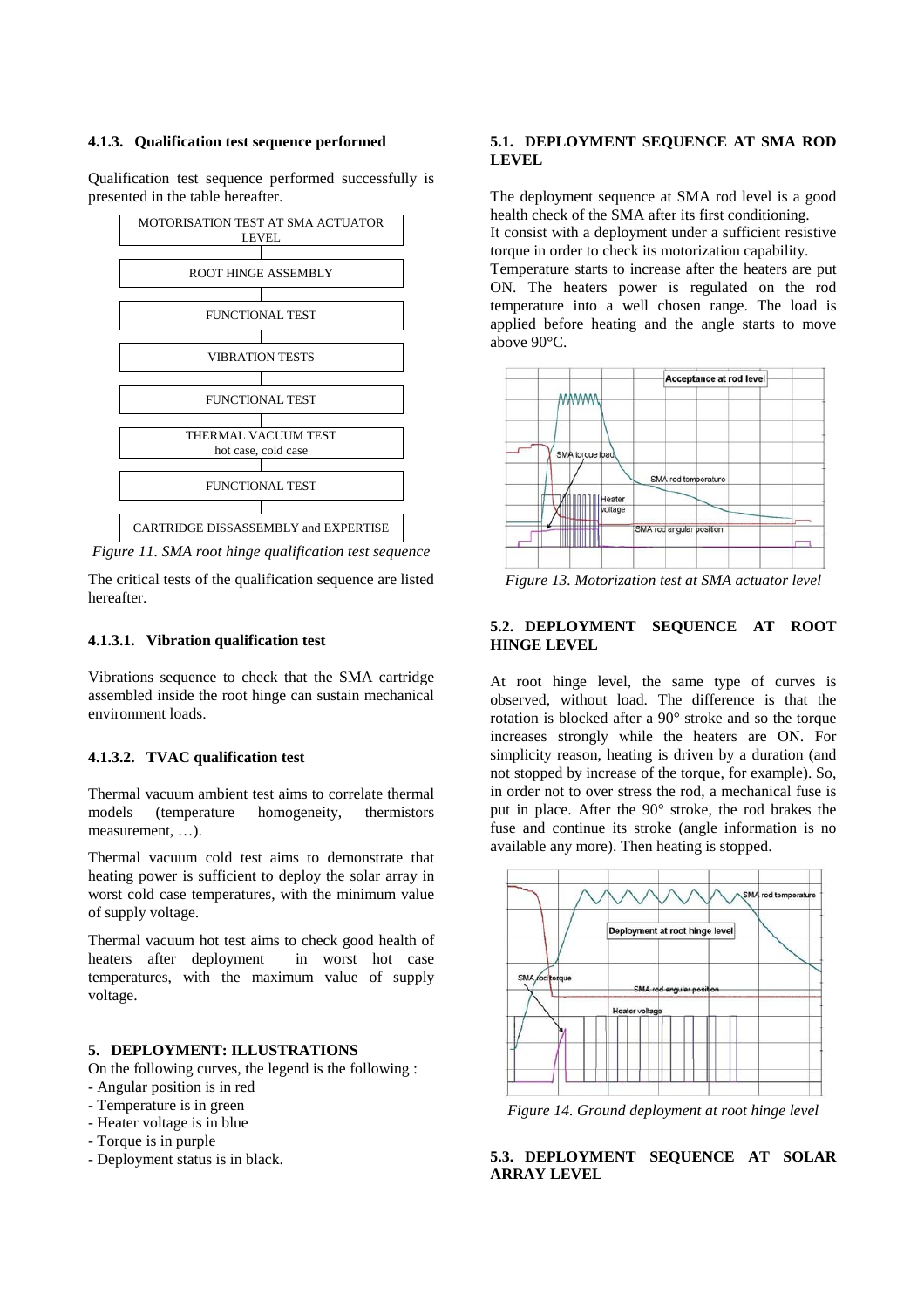The deployment sequence at Solar Array level is close to the one at root hinge level. It is detailed in the following chapters.



*Figure 15. Ground deployment at Solar Array level* 

## **5.3.1. Deployment – Phase 1 : wing pyro release**

First phase is the phase after the last Solar Array stowing point has been released, till the full damping of the wing (which tends to deploy by itself), before any actuation of the SMA rod.

The aim of this phase is to release the wing, which now applies a motorization torque on the SMA rod stiffness. Delay for heaters powering is set with sufficient margin to guarantee a null initial speed.

## **5.3.2. Deployment – Phase 2 : SMA actuation**

Second phase consists in the actuation (heating power phase) of SMA rod till latching.

All along deployment, SA applies a motorization torque on the rod. The rod function is to regulate the speed deployment.

Nonetheless, the SMA rod is also designed to motorized the wing (see §5.1) in case the wing would have more friction than motorization torque.

### **5.3.3. Deployment – Phase 3 : SMA powered off**

At the end of Phase 2, the 90° stroke is achieved. Torque increases until the fuse breaking. Then, after the nominal delay, heaters are powered off and the system cools itself.

## **5.3.4. Flight deployment**

For flight deployment, the fuse has been removed: at the end of the stroke, the torque increases until a saturation value, and then falls down to zero during cooling.

## **6. LESSONS LEARNT**

1. For this project, the solar array is an external sale. Therefore, the solar array is mounted on a non TAS platform. For ground testing, TAS standard tooling (thermal chamber, loading set-up) for SMA actuator conditioning are used out of TAS premises.

All the tools have been redesigned to ensure easy handling, transportation and use. A formal validation has been performed.

## **It was very important to anticipate as best as possible tooling activities.**

2. Two SMA rods per wing are used to cover all the ground tests (TAS and customers): one for ground and one for flight.

## **All ground testing ran smoothly for this first application at solar array level, showing the easy use of such technology.**

3. TAS heritage on SMA actuator mainly comes from STENTOR deployable radiator (1 panel deployed). A building block approach, at SMA actuator level, has been followed to equip solar array with SMA actuator technology.

**The accomodation of the SMA actuator building block inside a root hinge has needed a significant engineering effort due to solar array specificities (number of panels, precision).** 

## **7. REFERENCE**

- 1. 2005 Proceedings of the 11th European Space Mechanisms and Tribology Symposium, 21-23 September 2005, Lucerne, Switzerland. ESA SP-591. A shape memory alloy actuator for solar array deployments – V. BARBET, F. CHAMPANDARD and L. D'ABRIGEON.
- 2. 2000 International Conference On Environmental Systems, Toulouse, France, 10 juillet 2000. SAE Technical Paper 2000-01-2455, 2000. Development of Deployable Radiators at Alcatel Space – T. TJIPTAHARDJA, M. AMIDIEU, S. VAN OOST, B. MULLENDER.
- 3. 1997 Proceedings of the 7th European Space Mechanisms & Tribology Symposium, ESTEC, Noordwijk, The Netherlands, 1-3 October 1997. ESA SP-410. Deployment mechanism for STENTOR Deployable Radiator – P. KERHOUSSE and J. SICRE.

## **CONCLUSION**